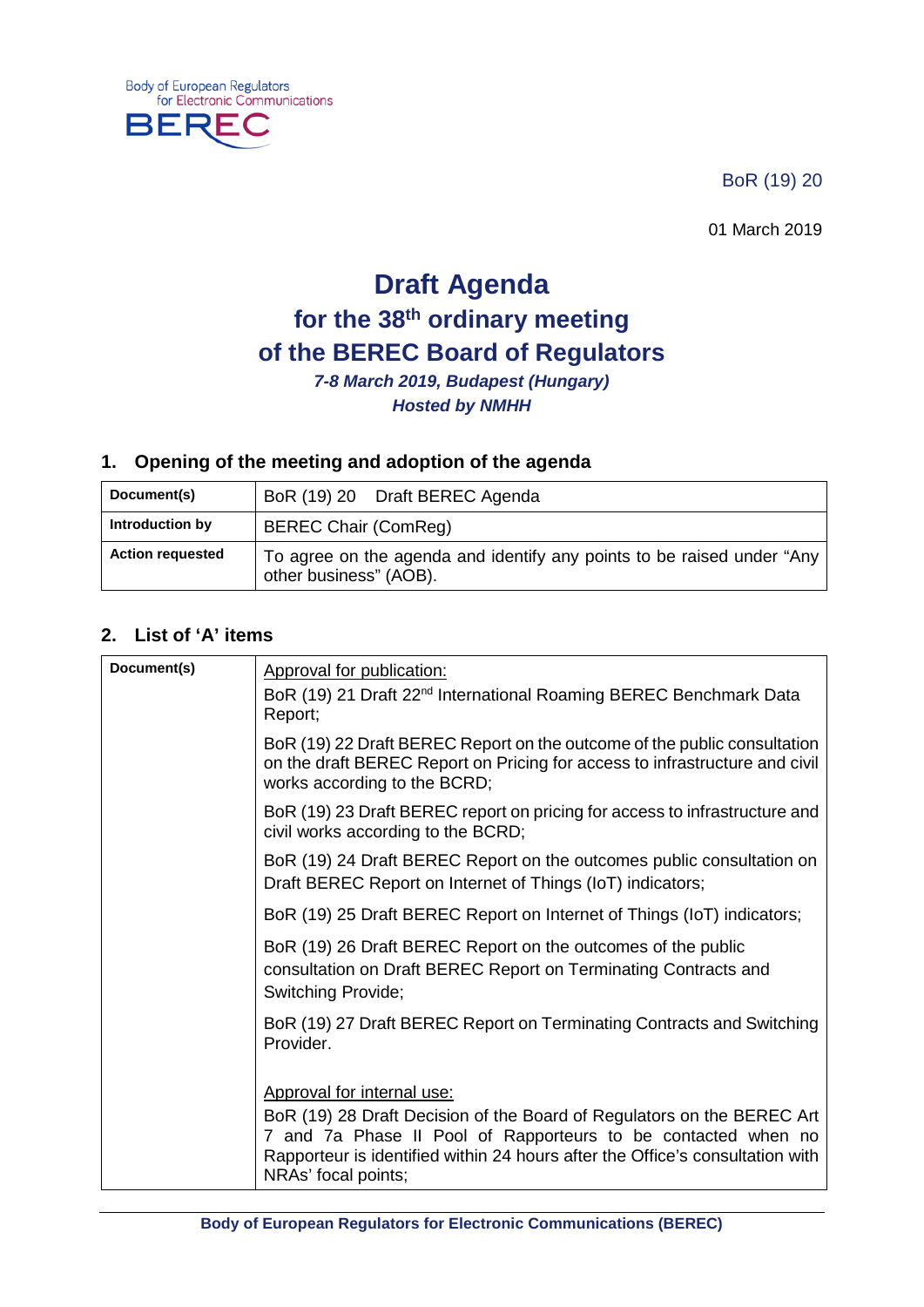| Introduction by         | <b>BEREC Chair (ComReg)</b>                            |
|-------------------------|--------------------------------------------------------|
| <b>Action requested</b> | To approve the documents included in the 'A' item list |

### **3. Information from the Chair**

| Document(s)             | BoR (19) 02 Provisional agenda of the BoR and MB meetings for 2019<br>BoR (19) 03 Minutes of the Miniboard meeting 11 January 2019<br>BoR (19) 04 Miniboard WG clusters and division of tasks<br>BoR (19) 05 Meetings of BEREC Chair and Vice-Chairs in 2019 |
|-------------------------|--------------------------------------------------------------------------------------------------------------------------------------------------------------------------------------------------------------------------------------------------------------|
| Introduction by         | <b>BEREC Chair (ComReg)</b>                                                                                                                                                                                                                                  |
| <b>Action requested</b> | To take note of the information.                                                                                                                                                                                                                             |

### **4. Participation of the NRAs of third countries in the work of BEREC**

| Document(s)             | No document                               |
|-------------------------|-------------------------------------------|
| Introduction by         | <b>BEREC Chair (ComReg)</b>               |
| <b>Action requested</b> | To discuss and decide on the way forward. |

### **5. Information from the Commission**

| Document(s)             | No documents                     |
|-------------------------|----------------------------------|
| Introduction by         | <b>Commission Representative</b> |
| <b>Action requested</b> | To take note of the information. |

### **6. Remedies**

#### **6.1 Scoping document for BEREC guidelines on the minimum criteria for a reference offer relating to obligations of transparency**

| Document(s)                | BoR (19) 29 Draft scoping document for Guidelines on the minimum<br>criteria for a reference offer relating to obligations of transparency |
|----------------------------|--------------------------------------------------------------------------------------------------------------------------------------------|
| Introduction by            | <b>REM WG Co-Chairs (BNetzA/UKE)</b>                                                                                                       |
| <b>Action</b><br>requested | To discuss and approve the document for internal use.                                                                                      |

#### **6.2 Calculation of WACC parameters – oral update**

| Document(s)                | BoR (19) 30 Draft discussion paper on the calculation of WACC<br>parameters |
|----------------------------|-----------------------------------------------------------------------------|
| Introduction by            | <b>REM WG Co-Chairs (BNetzA/UKE)</b>                                        |
| <b>Action</b><br>requested | To discuss and decide on the way forward.                                   |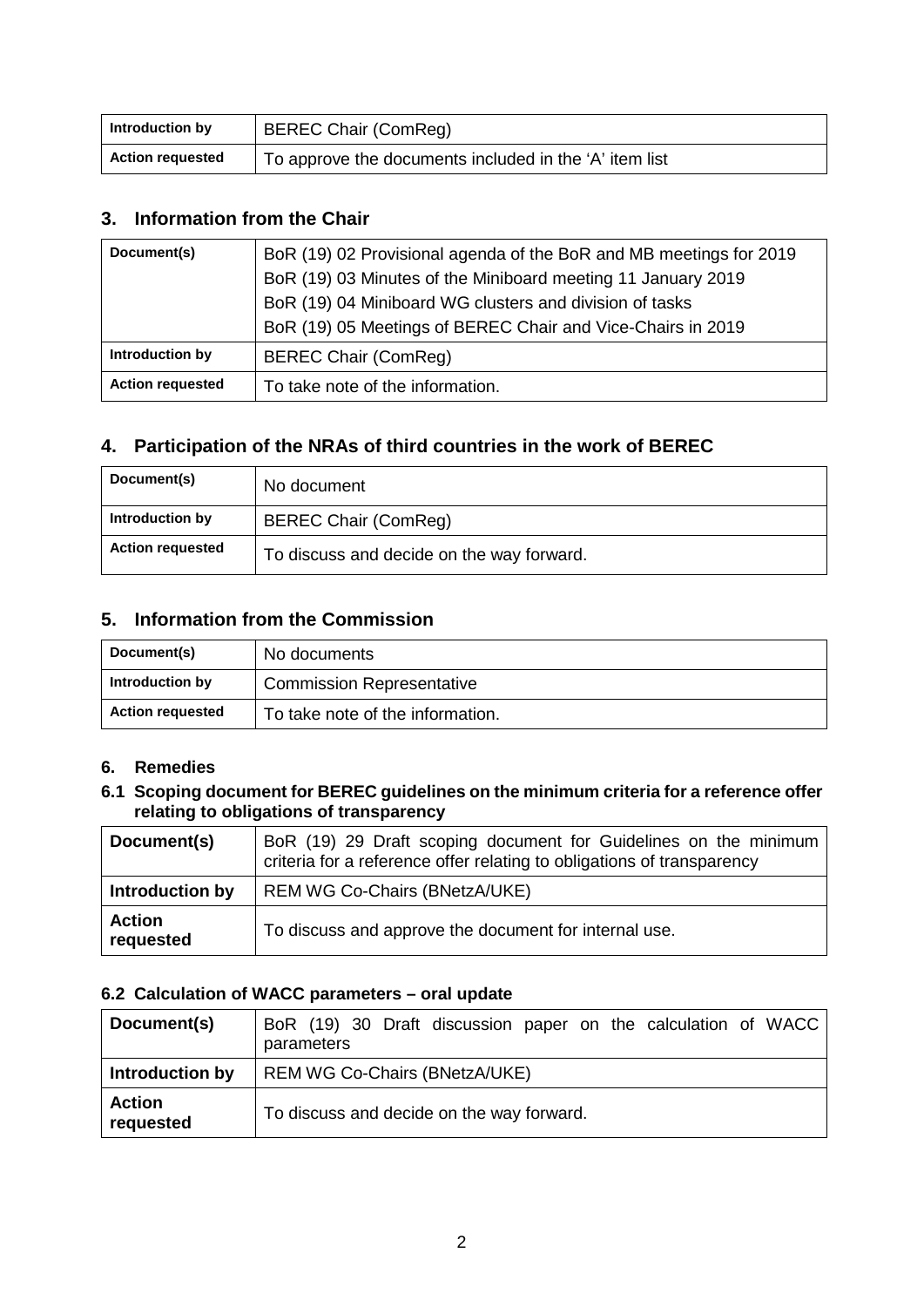### **7. Fixed Network Evolution**

| Document(s)             | BoR (19) 31 Draft scoping document for BEREC guidelines on very high<br>capacity networks |
|-------------------------|-------------------------------------------------------------------------------------------|
| Introduction by         | FNE WG Co-Chairs (BNetzA/RTR)                                                             |
| <b>Action requested</b> | To discuss and approve the document for internal use.                                     |

### **8.1 Planning and Future Trends Oral update on the Report on the impact of 5G on regulation and the role of regulation in enabling the 5G ecosystem**

| Document(s)             | No document                               |
|-------------------------|-------------------------------------------|
| Introduction by         | PFT Co-Chairs (ACM/PTS)                   |
| <b>Action requested</b> | To discuss and decide on the way forward. |

### **8.2 Oral update on the Study on the determinants of investment in VHCN**

| Document(s)             | No document                      |
|-------------------------|----------------------------------|
| Introduction by         | PFT Co-Chairs (ACM/PTS)          |
| <b>Action requested</b> | To take note of the information. |

### **8.3 Process for developing the BEREC Work Programme**

| Document(s)             | BoR (19) 32 Process for developing the BEREC Work Programmes     |
|-------------------------|------------------------------------------------------------------|
|                         | BoR (19) 33 Process for developing the BEREC Work Programme 2020 |
|                         | BoR (19) 34 PRD BEREC Work Programme 2020                        |
| Introduction by         | PFT Co-Chairs (ACM/PTS)                                          |
| <b>Action requested</b> | To discuss and decide on the way forward.                        |

### **8. Oral update on the BEREC Work Programme 2020**

| Document(s)             | No document                      |
|-------------------------|----------------------------------|
| Introduction by         | Incoming BEREC Chair (PTS)       |
| <b>Action requested</b> | To take note of the information. |

### **9. Roaming**

| Document(s)             | BoR (19) 35 Draft BEREC Guidelines on intra-EU communications |
|-------------------------|---------------------------------------------------------------|
| Introduction by         | Roaming WG Co-Chairs (RTR/EETT)                               |
| <b>Action requested</b> | To discuss and approve the document for publication.          |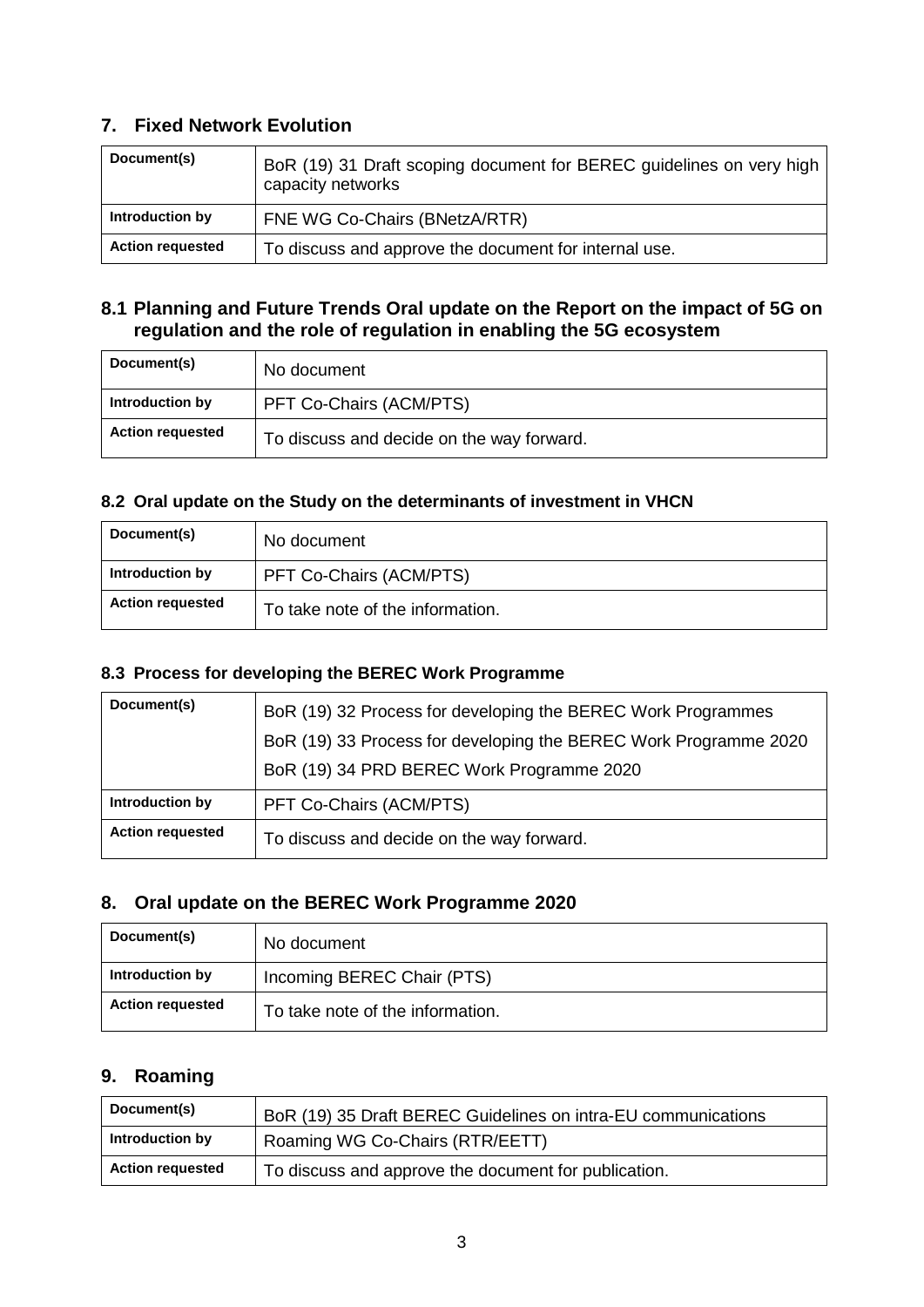### **10. Information from the BEREC Office and oral up-date on BEREC Reports 2018**

| Document(s)             | BoR (19) 36 Information on the electronic voting procedures since the last<br>plenary meeting<br>BoR (19) 37 Information on planned electronic voting procedures between<br>P <sub>1</sub> and P <sub>2</sub> |
|-------------------------|---------------------------------------------------------------------------------------------------------------------------------------------------------------------------------------------------------------|
|                         | BoR (19) 38 2019 BEREC Work Programme status update                                                                                                                                                           |
| Introduction by         | <b>BEREC Office Representative</b>                                                                                                                                                                            |
| <b>Action requested</b> | To take note of the information.                                                                                                                                                                              |

### **11. Statistics and Indicators**

| Document(s)             | BoR (19) 39 Letter to the competent authorities on the BEREC guidelines<br>to assist NRAs/CAs on the consistent application of geographical surveys<br>of network deployments |
|-------------------------|-------------------------------------------------------------------------------------------------------------------------------------------------------------------------------|
| Introduction by         | <b>BEREC Chair (ComReg)</b>                                                                                                                                                   |
| <b>Action requested</b> | To discuss and approve the document for circulation to the competent<br>authorities.                                                                                          |

### **12. BEREC International cooperation**

| Document(s)             | No document                                                      |
|-------------------------|------------------------------------------------------------------|
| Introduction by         | BEREC Vice-Chair responsible for international cooperation (RTR) |
| <b>Action requested</b> | To take note of the information.                                 |

### **13. Net Neutrality - Implementation of Net Neutrality rules exchange of experience**

| Document(s)             | No document                      |
|-------------------------|----------------------------------|
| Introduction by         | <b>Representatives of EETT</b>   |
| <b>Action requested</b> | To take note of the information. |

### **14. Practical experiences with e-Call**

| Document(s)             | No document                      |
|-------------------------|----------------------------------|
| Introduction by         | Representatives of RU            |
| <b>Action requested</b> | To take note of the information. |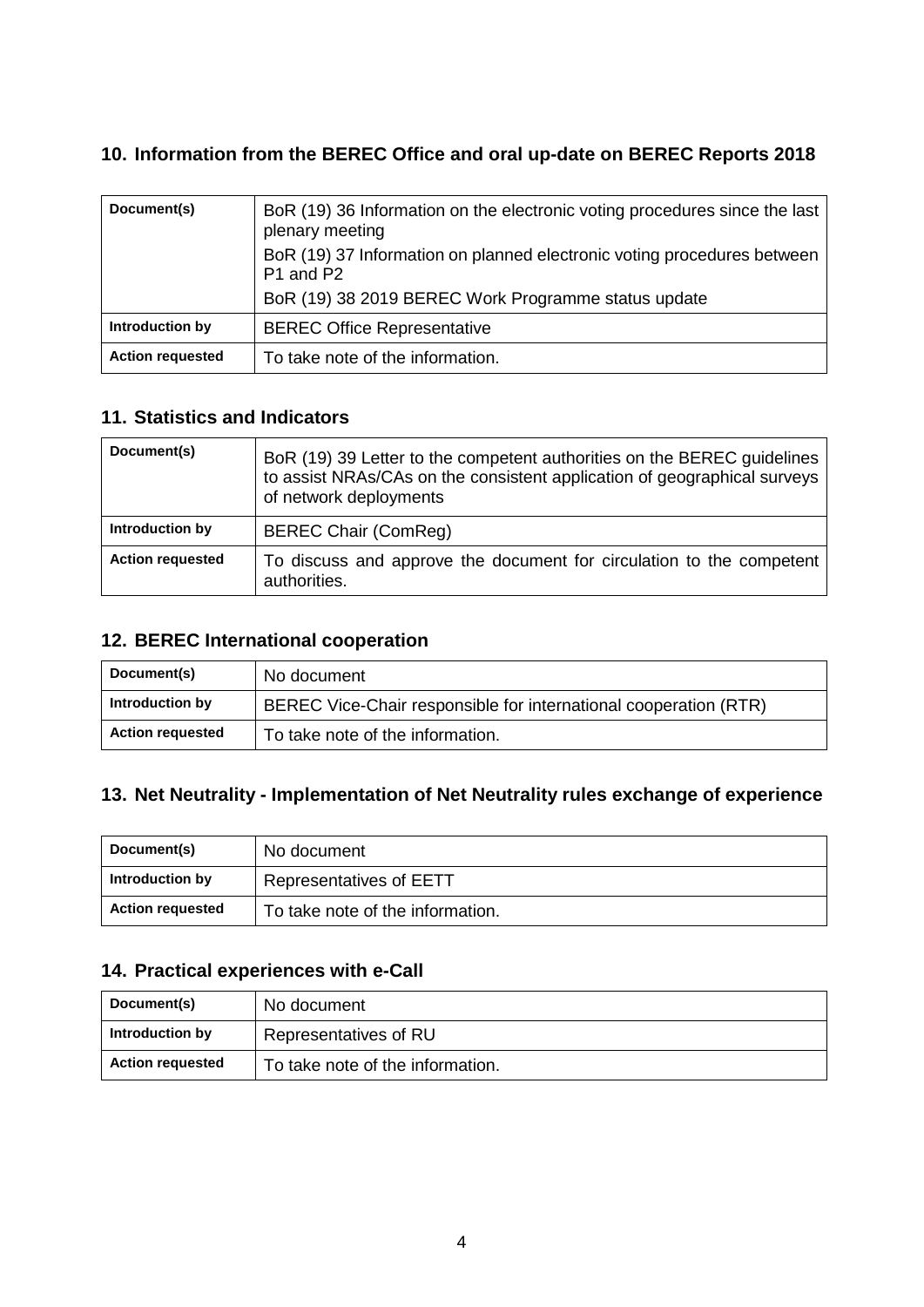### **15. Regulatory Framework**

| Document(s)             | No document 'Chair to circulate information ahead of Plenary' |
|-------------------------|---------------------------------------------------------------|
| Introduction by         | RF WG Co-Chairs (AGCOM/NMHH)                                  |
| <b>Action requested</b> | To take note of the information.                              |

#### **15.1 Board of Regulators Rules of Procedure**

#### **15.2 Rules of Procedure on the operation of BEREC Working Groups**

| Document(s)             | BoR (19) 41 Draft Rules of Procedure on the operation of BEREC Working<br>Groups |
|-------------------------|----------------------------------------------------------------------------------|
| Introduction by         | RF WG Co-Chairs (AGCOM/NMHH)                                                     |
| <b>Action requested</b> | To discuss and decide on the way forward.                                        |

#### **15.3 BEREC detailed rules on access to documents**

| Document(s)             | BoR (19) 42 Draft detailed rules on access to BEREC documents - Scoping<br>and proposal Document |
|-------------------------|--------------------------------------------------------------------------------------------------|
| Introduction by         | Drafters Team Leader (ANACOM)                                                                    |
| <b>Action requested</b> | To discuss and decide on the way forward.                                                        |

#### **15.4 Scoping document for BEREC Guidelines on common criteria for the assessment of the ability of undertakings other than ECN or ECS to manage numbering resources and the risk of exhaustion of numbering resources**

| Document(s)             | BoR (19) 43 Draft scoping document for BEREC Guidelines on common<br>criteria for the assessment of the ability of undertakings other than ECN or<br>ECS to manage numbering resources and the risk of exhaustion of<br>numbering resources |
|-------------------------|---------------------------------------------------------------------------------------------------------------------------------------------------------------------------------------------------------------------------------------------|
| Introduction by         | RF WG Co-Chairs (AGCOM/NMHH)                                                                                                                                                                                                                |
| <b>Action requested</b> | To discuss and approve the document for internal use.                                                                                                                                                                                       |

#### **15.5 Scoping document for BEREC Guidelines on the general authorisation notifications transmitted to competent authorities**

| Document(s)             | BoR (19) 44 Draft scoping document for BEREC Guidelines on the general<br>authorisation notifications transmitted to competent authorities |
|-------------------------|--------------------------------------------------------------------------------------------------------------------------------------------|
| Introduction by         | RF WG Co-Chairs (AGCOM/NMHH)                                                                                                               |
| <b>Action requested</b> | To discuss and approve the document for internal use.                                                                                      |